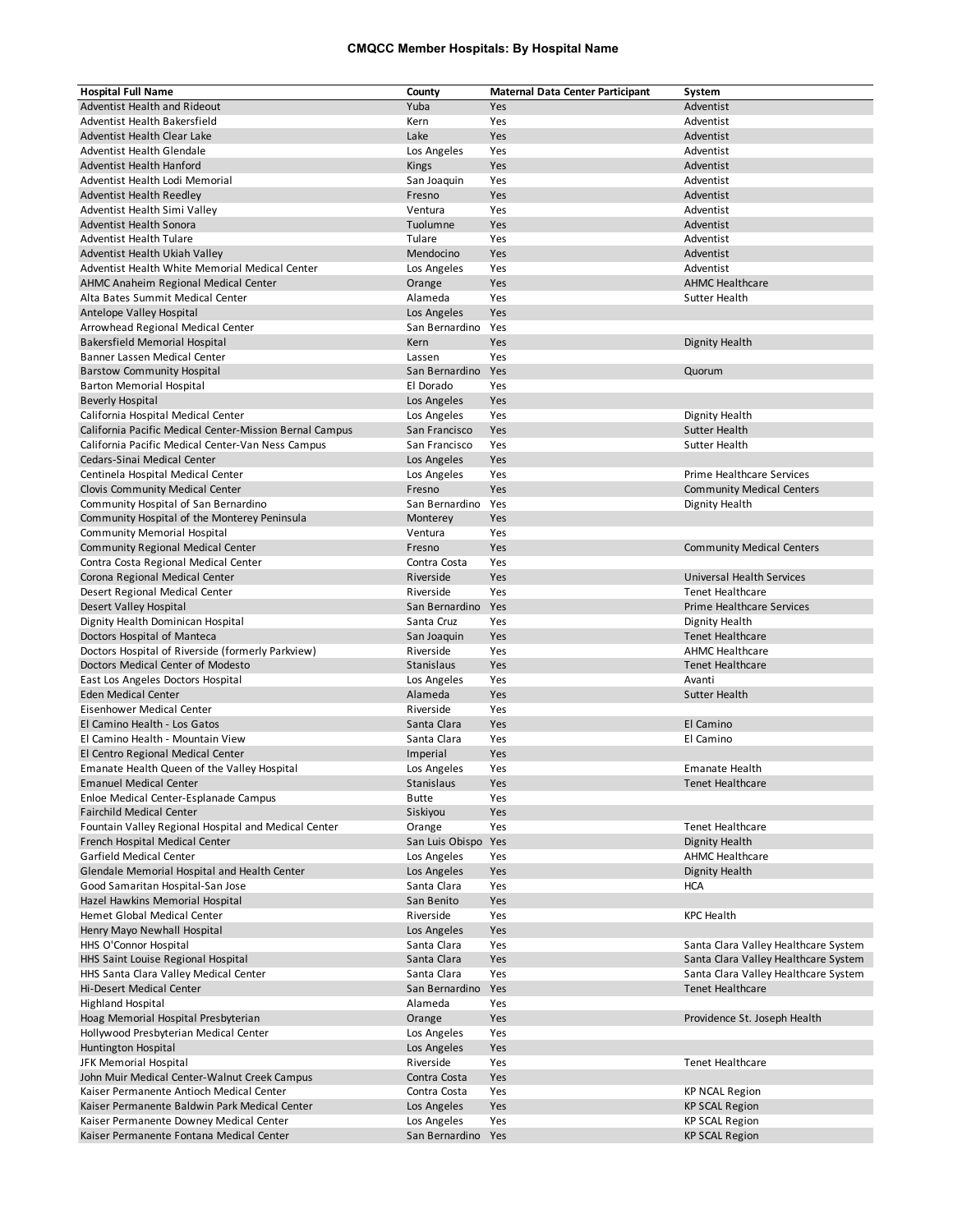## CMQCC Member Hospitals: By Hospital Name

| Kaiser Permanente Fresno Medical Center                                                     | Fresno                       | Yes        | <b>KP NCAL Region</b>                                        |
|---------------------------------------------------------------------------------------------|------------------------------|------------|--------------------------------------------------------------|
| Kaiser Permanente Los Angeles Medical Center                                                | Los Angeles                  | Yes        | <b>KP SCAL Region</b>                                        |
| Kaiser Permanente Modesto Medical Center                                                    | Stanislaus                   | Yes        | <b>KP NCAL Region</b>                                        |
| Kaiser Permanente Moreno Valley Medical Center                                              | Riverside                    | Yes        | <b>KP SCAL Region</b>                                        |
| Kaiser Permanente Oakland Medical Center                                                    | Alameda                      | Yes        | <b>KP NCAL Region</b>                                        |
| Kaiser Permanente Ontario Vinevard Medical Center                                           | San Bernardino               | Yes        | <b>KP SCAL Region</b>                                        |
| Kaiser Permanente Orange County-Anaheim Medical Center                                      | Orange                       | Yes        | <b>KP SCAL Region</b>                                        |
| Kaiser Permanente Orange County-Irvine Medical Center                                       | Orange                       | Yes        | <b>KP SCAL Region</b>                                        |
| Kaiser Permanente Panorama City Medical Center                                              | Los Angeles                  | Yes        | <b>KP SCAL Region</b>                                        |
| Kaiser Permanente Redwood City Medical Center                                               | San Mateo                    | Yes        | <b>KP NCAL Region</b>                                        |
| Kaiser Permanente Riverside Medical Center                                                  | Riverside                    | Yes        | <b>KP SCAL Region</b>                                        |
| Kaiser Permanente Roseville Medical Center                                                  | Placer                       | Yes        | <b>KP NCAL Region</b>                                        |
| Kaiser Permanente San Diego Medical Center                                                  | San Diego                    | Yes        | <b>KP SCAL Region</b>                                        |
| Kaiser Permanente San Francisco Medical Center<br>Kaiser Permanente San Jose Medical Center | San Francisco<br>Santa Clara | Yes<br>Yes | <b>KP NCAL Region</b>                                        |
| Kaiser Permanente San Leandro Medical Center                                                | Alameda                      | Yes        | <b>KP NCAL Region</b><br><b>KP NCAL Region</b>               |
| Kaiser Permanente Santa Clara Medical Center                                                | Santa Clara                  | Yes        | <b>KP NCAL Region</b>                                        |
| Kaiser Permanente Santa Rosa Medical Center                                                 | Sonoma                       | Yes        | <b>KP NCAL Region</b>                                        |
| Kaiser Permanente South Bay Medical Center                                                  | Los Angeles                  | Yes        | <b>KP SCAL Region</b>                                        |
| Kaiser Permanente South Sacramento Medical Center                                           | Sacramento                   | Yes        | <b>KP NCAL Region</b>                                        |
| Kaiser Permanente Vacaville Medical Center                                                  | Solano                       | Yes        | <b>KP NCAL Region</b>                                        |
| Kaiser Permanente Vallejo Medical Center                                                    | Solano                       | Yes        | <b>KP NCAL Region</b>                                        |
| Kaiser Permanente Walnut Creek Medical Center                                               | Contra Costa                 | Yes        | <b>KP NCAL Region</b>                                        |
| Kaiser Permanente West Los Angeles Medical Center                                           | Los Angeles                  | Yes        | <b>KP SCAL Region</b>                                        |
| Kaiser Permanente Woodland Hills Medical Center                                             | Los Angeles                  | Yes        | <b>KP SCAL Region</b>                                        |
| Kaweah Delta Healthcare District                                                            | Tulare                       | Yes        |                                                              |
| Kern Medical                                                                                | Kern                         | Yes        |                                                              |
| LAC / Harbor-UCLA Medical Center                                                            | Los Angeles                  | Yes        | LA County                                                    |
| LAC / Olive View-UCLA Medical Center                                                        | Los Angeles                  | Yes        | LA County                                                    |
| LAC / USC Medical Center                                                                    | Los Angeles                  | Yes        | LA County                                                    |
| Loma Linda University Children's Hospital                                                   | San Bernardino               | Yes        | Loma Linda University                                        |
| Loma Linda University Medical Center - Murrieta                                             | Riverside                    | Yes        | Loma Linda University                                        |
| Lucile Packard Children's Hospital at Stanford                                              | Santa Clara                  | Yes        | <b>Stanford Health Care</b>                                  |
| Mad River Community Hospital                                                                | Humboldt                     | Yes        |                                                              |
| Madera Community Hospital                                                                   | Madera                       | Yes        |                                                              |
| Marian Regional Medical Center                                                              | Santa Barbara                | Yes        | Dignity Health                                               |
| MarinHealth General Hospital<br><b>Marshall Medical Center</b>                              | Marin<br>El Dorado           | Yes<br>Yes |                                                              |
| Martin Luther King, Jr. Community Hospital                                                  | Los Angeles                  | Yes        |                                                              |
| Memorial Hospital Los Banos                                                                 | Merced                       | Yes        | Sutter Health                                                |
| Memorial Medical Center, Modesto                                                            | Stanislaus                   | Yes        | Sutter Health                                                |
| Memorialcare Miller Children's & Women's Hospital Long Beach                                | Los Angeles                  | Yes        | <b>MemorialCare Health</b>                                   |
| Memorialcare Saddleback Medical Center                                                      | Orange                       | Yes        | MemorialCare Health                                          |
| Mercy General Hospital                                                                      | Sacramento                   | Yes        | Dignity Health                                               |
| Mercy Hospital of Folsom                                                                    | Sacramento                   | Yes        | Dignity Health                                               |
| Mercy Hospital Southwest                                                                    | Kern                         | Yes        |                                                              |
| Mercy Medical Center-Merced                                                                 | Merced                       |            | <b>Dignity Health</b>                                        |
|                                                                                             |                              | Yes        | Dignity Health                                               |
| Mercy Medical Center-Mt. Shasta                                                             | Siskiyou                     | Yes        | Dignity Health                                               |
| Mercy Medical Center-Redding                                                                | Shasta                       | Yes        | Dignity Health                                               |
| Mercy San Juan Medical Center                                                               | Sacramento                   | Yes        | Dignity Health                                               |
| Methodist Hospital of Sacramento                                                            | Sacramento                   | Yes        | Dignity Health                                               |
| Mills-Peninsula Medical Center                                                              | San Mateo                    | Yes        | Sutter Health                                                |
| <b>Mission Hospital</b>                                                                     | Orange                       | Yes        | Providence St. Joseph Health                                 |
| Montclair Hospital Medical Center                                                           | San Bernardino               | Yes        | <b>Prime Healthcare Services</b>                             |
| Natividad Medical Center                                                                    | Monterey                     | Yes        |                                                              |
| NorthBay Medical Center                                                                     | Solano                       | Yes        |                                                              |
| Northern Inyo Hospital                                                                      | Inyo                         | Yes        |                                                              |
| Northridge Hospital Medical Center                                                          | Los Angeles                  | Yes        | Dignity Health                                               |
| Orange Coast Medical Center<br>Orange County Global Medical Center                          | Orange<br>Orange             | Yes<br>Yes | MemorialCare Health<br><b>KPC Health</b>                     |
| Palomar Medical Center Escondido                                                            | San Diego                    | Yes        | Palomar Health                                               |
| Palomar Medical Center Poway                                                                | San Diego                    | Yes        | Palomar Health                                               |
| Petaluma Valley Hospital                                                                    | Sonoma                       | Yes        | Providence St. Joseph Health                                 |
| PIH Health Good Samaritan Hospital                                                          | Los Angeles                  | Yes        | PIH Health                                                   |
| PIH Health Hospital-Whittier                                                                | Los Angeles                  | Yes        | PIH Health                                                   |
| Plumas District Hospital                                                                    | Plumas                       | Yes        |                                                              |
| Pomona Valley Hospital Medical Center                                                       | Los Angeles                  | Yes        |                                                              |
| Providence Cedars-Sinai Tarzana Medical Center                                              | Los Angeles                  | Yes        | Providence St. Joseph Health                                 |
| Providence Holy Cross Medical Center                                                        | Los Angeles                  | Yes        | Providence St. Joseph Health                                 |
| Providence Little Company of Mary Medical Center Torrance                                   | Los Angeles                  | Yes        | Providence St. Joseph Health                                 |
| Providence Saint John's Health Center<br>Providence Saint Joseph Medical Center             | Los Angeles<br>Los Angeles   | Yes<br>Yes | Providence St. Joseph Health<br>Providence St. Joseph Health |